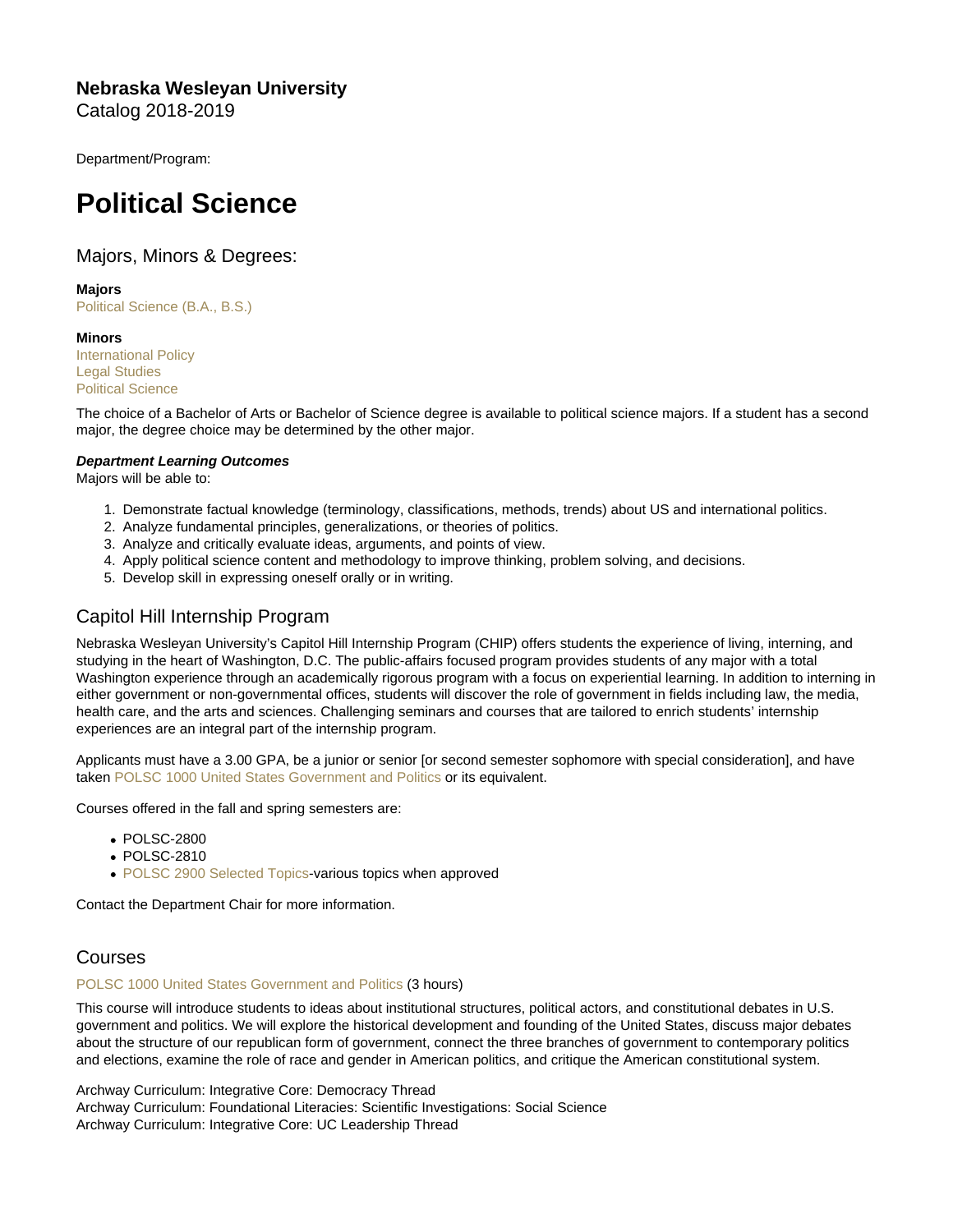## [POLSC 1000FYW United States Government and Politics](https://catalog.nebrwesleyan.edu/node/330747) (4 hours)

This course will introduce students to ideas about institutional structures, political actors, and constitutional debates in U.S. government and politics. We will explore the historical development and founding of the United States, discuss major debates about the structure of our republican form of government, connect the three branches of government to contemporary politics and elections, examine the role of race and gender in American politics, and critique the American constitutional system.

Archway Curriculum: First-Year Curriculum: First-Year Writing Archway Curriculum: Foundational Literacies: Scientific Investigations: Social Science Archway Curriculum: Integrative Core: Democracy Thread

#### [POLSC 1100 Introduction to International Politics](https://catalog.nebrwesleyan.edu/node/330637) (4 hours)

This course provides an introduction to the concepts, theories and methods of international politics. It highlights the similarities and differences between political systems, as well the nature of relations between these political systems. By examining political violence, democratization, security, trade, and development, this class will equip students to analyze current problems and experiences.

Archway Curriculum: Foundational Literacies: Scientific Investigations: Social Science Archway Curriculum: Integrative Core: Going Global Thread Archway Curriculum: Essential Connections: Writing Instructive

#### [POLSC 1101 Introduction to International Politics](https://catalog.nebrwesleyan.edu/node/330804) (3 hours)

This course provides an introduction to the concepts, theories and methods of international politics. It highlights the similarities and differences between political systems, as well the nature of relations between these political systems. By examining political violence, democratization, security, trade, and development, this class will equip students to analyze current problems and experiences.

Archway Curriculum: Foundational Literacies: Scientific Investigations: Social Science Archway Curriculum: Integrative Core: Going Global Thread Archway Curriculum: Integrative Core: UC Reflected Self Thread

### [POLSC 1900 Selected Topics](https://catalog.nebrwesleyan.edu/node/329461) (1-4 hours)

A topical course designed to investigate relevant subject matter not included in any standard courses. The title and the content will be determined by current mutual interests of students and faculty. This course may be offered to meet a requirement for a major only by approval of the department chair.

## [POLSC 1950 Independent Study](https://catalog.nebrwesleyan.edu/node/329462) (1 hour)

This is a research course. The student initially meets with the department chair to select a study topic and review research methods. At this time the student will be assigned a faculty resource person to guide his or her work and assist in an advisory capacity. A copy of the student's work is filed in the archives for the department. Independent Study may not duplicate courses described in the catalog.

Prerequisite(s): Permission of the department chair.

#### [POLSC 1960 Special Projects](https://catalog.nebrwesleyan.edu/node/329463) (1-15 hours)

Supervised individual projects for students on topics selected by the student in consultation with the instructor. Special Projects may not duplicate courses described in the catalog. Prerequisite(s): Permission of the instructor.

## [POLSC 1970 Internship](https://catalog.nebrwesleyan.edu/node/329464) (1-8 hours)

This course allows students to participate at a meaningful level in an internship with a public official, political figure, public agency, campaign or interest group and to use that experience as the basis for an academic paper. Pass/Fail only.

Prerequisite(s): Permission of the department chair.

#### [POLSC 2000 Introduction to Statistics and SPSS](https://catalog.nebrwesleyan.edu/node/327989) (2 hours)

This course introduces students to the Statistical Package for the Social Sciences and its statistical procedures. The course will teach students how to run programs with the software and to interpret the output from those programs. Students will enter, edit, and learn how to analyze data using SPSS.

Prerequisite(s): Political Science major or department chair approval.

Corequisite(s): [POLSC 3010 Research Methods: Qualitative Research](https://catalog.nebrwesleyan.edu/cc/2021-2022/course/362865) and [POLSC 3020 Research Methods: Quantitative](https://catalog.nebrwesleyan.edu/cc/2021-2022/course/362866) [Research.](https://catalog.nebrwesleyan.edu/cc/2021-2022/course/362866)

(Normally offered each fall semester.)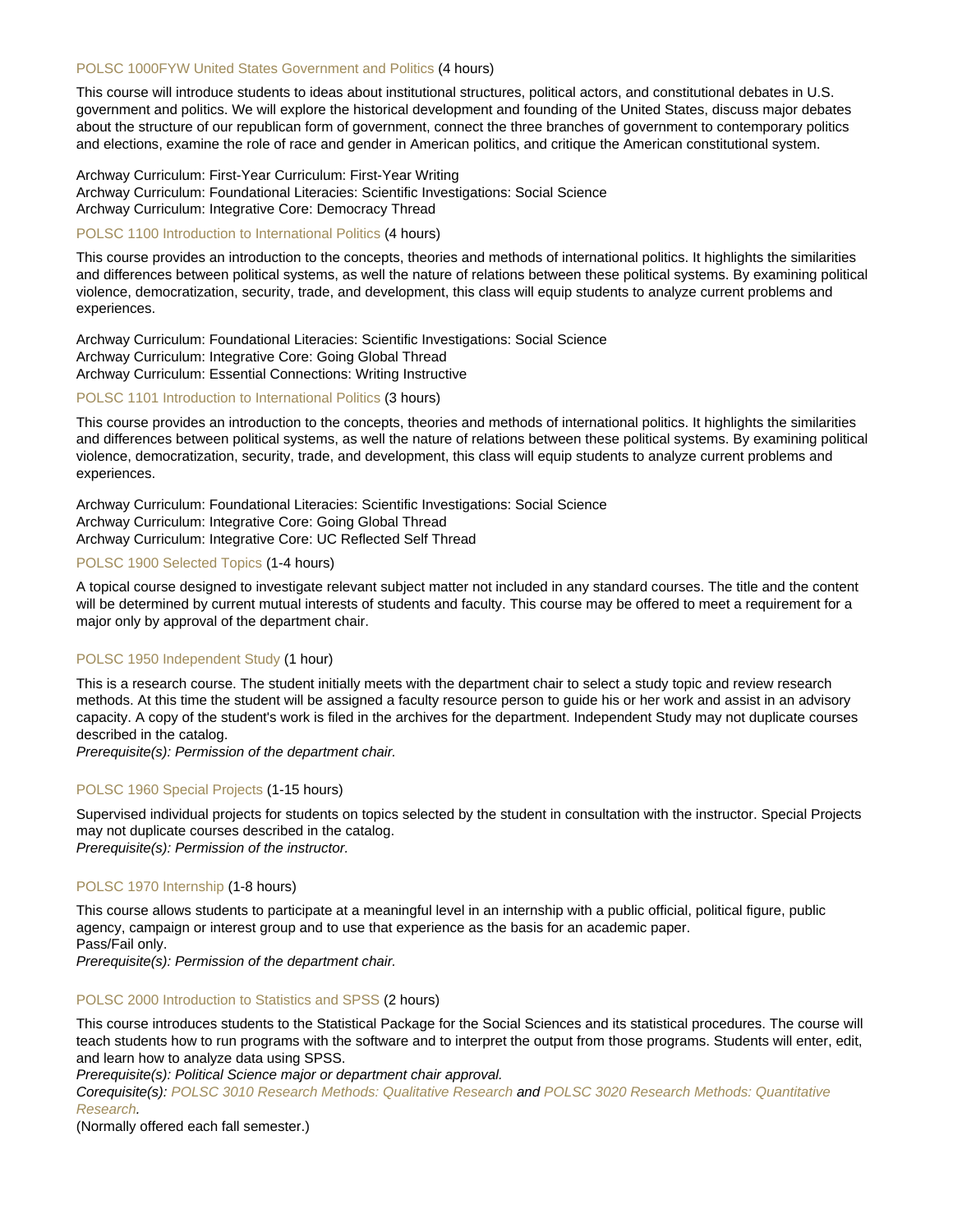#### [POLSC 2030 Political Parties and Interest Groups](https://catalog.nebrwesleyan.edu/node/327990) (3 hours)

A study of the role of political parties and interest groups in national, state, and local government, and of elections in the United States.

Prerequisite(s): [POLSC 1000/](https://catalog.nebrwesleyan.edu/cc/2021-2022/course/360123)POLSC-1000FYW.

#### [POLSC 2090 Public Policy](https://catalog.nebrwesleyan.edu/node/327991) (3 hours)

The focus of this course is the development and implementation of public policy. The course will consider the actors constituting the environment in which policies are formulated. Next it will survey the major areas of public policy to understand the processes that constrain ongoing policy implementation. Finally, it will study one or two particular factors that influence the development and implementation of policy.

Prerequisite(s): [POLSC 1000/](https://catalog.nebrwesleyan.edu/cc/2021-2022/course/360123)POLSC-1000FYW and sophomore standing or permission of the instructor.

#### [POLSC 2110 Making Social Change: Political Activism and Grassroots Organizing](https://catalog.nebrwesleyan.edu/node/330838) (2 or 4 hours)

This class will give students first-hand experience making social and political change. Our goal is to understand how ordinary citizens work for social, economic, and political justice within their communities. Students will work with a grassroots organization to experience the way in which mobilization and change in Lincoln occurs.

#### Archway Curriculum: Essential Connections: Experiential Learning: Exploratory

#### [POLSC 2200 Minority Politics](https://catalog.nebrwesleyan.edu/node/327992) (4 hours)

Racial politics is one of the most important, contested, and complicated issues in American society today. This course provides an introduction to the topic of minority politics. We will study the way that Black and Latino/a writers and thinkers understand the intersection of race and politics. We will explore the way that race is socially constructed, interrogate concepts of ideology, identity, and intersectionality, and examine the relationship between institutions and racism. At the end of the class, I hope you will have an appreciation for the complexity of racial politics in America.

Archway Curriculum: Essential Connections: Diversity Instructive: U.S. Archway Curriculum: Integrative Core: Democracy Thread Archway Curriculum: Essential Connections: Discourse Instructive

#### [POLSC 2210 Immigration](https://catalog.nebrwesleyan.edu/node/336349) (4 hours)

This class explores the questions that arise when people cross borders, structured by conversations of citizenship. Who is considered to be a member of a particular country? Under what circumstances should we prohibit people from crossing a border? Should certain groups of people be afforded different types of rights? How should a country incorporate or assimilate immigrants into the nation? To explore these questions, this class examines how the United States has responded to these ethical, political, economic and social debates over citizenship. Specifically, we will study historical and contemporary motivations driving skilled, undocumented, asylum, refugee, and guest work immigration; if and how the US has regulated and enforced borders; the historical and normative evolution of patterns of assimilation, integration, and exclusion; regulation over pathways to citizenship; current political debates about immigration and how immigration matters in our local communities.

Archway Curriculum: Essential Connections: Diversity Instructive: U.S. Archway Curriculum: Integrative Core: Identity Thread

# [POLSC 2350 Judicial Politics](https://catalog.nebrwesleyan.edu/node/327993) (4 hours)

In this course students will examine the organization, functioning, and impact of courts in the United States. Attention will be paid to the role of lawyers in the judicial system, trial and appellate court procedures, selection of judges, and the relationship of courts to other elements of the U.S. political system. Topics will include the nature of law, the role of juries, plea bargaining, alternative conflict resolution, court workload, and proposals for reform.

Prerequisite(s): [POLSC 1000/](https://catalog.nebrwesleyan.edu/cc/2021-2022/course/360123)POLSC-1000FYW.

(Normally offered alternate years.)

## [POLSC 2400 Legislative Politics](https://catalog.nebrwesleyan.edu/node/327994) (3 hours)

This course examines the functioning of legislatures in the United States, chiefly but not exclusively the U.S. Congress. Legislatures' place in the political system, the forces acting on them, and their impacts on other actors in politics will be examined, as well as the behavior of legislators and the internal structures of legislatures will be considered. Prerequisite(s): [POLSC 1000/](https://catalog.nebrwesleyan.edu/cc/2021-2022/course/360123)POLSC-1000FYW or permission or the instructor or department chair.

## [POLSC 2460 Media and Politics](https://catalog.nebrwesleyan.edu/node/327995) (4 hours)

This course examines the impact of the contemporary mass media on politics in the United States, focusing most directly on the effect of news gathering and reporting practices on political processes and institutions, and on the responses of political actors to those journalistic norms. Questions about the nature of democracy in a media society will arise and be addressed over the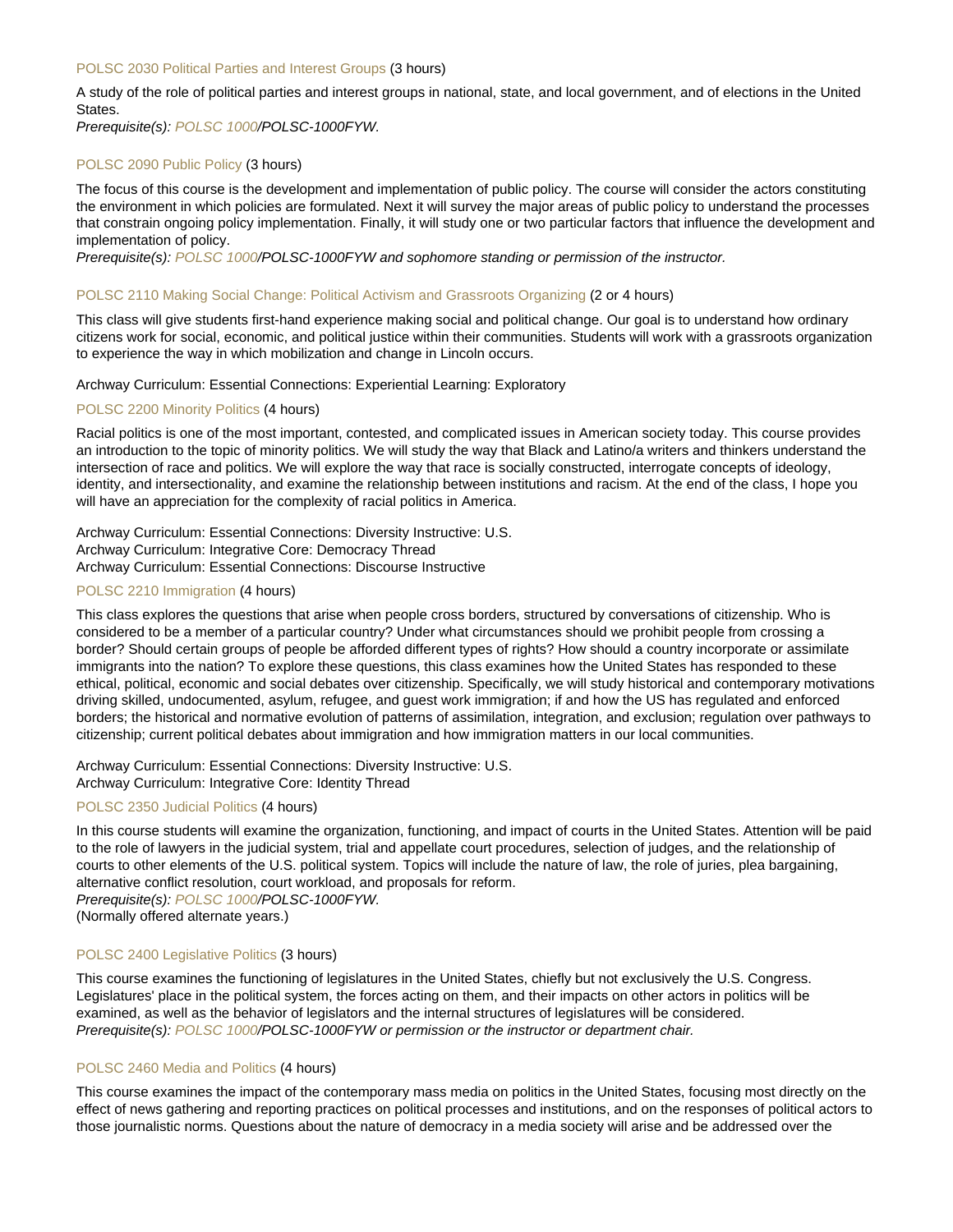## course of the semester. Prerequisite(s): [POLSC 1000/](https://catalog.nebrwesleyan.edu/cc/2021-2022/course/360123)POLSC-1000FYW.

Archway Curriculum: Integrative Core: Power Thread

#### [POLSC 2550 Classical Political Thought](https://catalog.nebrwesleyan.edu/node/327996) (3 hours)

Analysis and discussion of two major works of classic Greek political philosophy by Plato and Aristotle. This course introduces students to the kind of close reading and thoughtful writing necessary to deal effectively with such works.

# [POLSC 2560 Modern Political Thought](https://catalog.nebrwesleyan.edu/node/327997) (3 hours)

An examination of significant works of political philosophy in the modern era, including pieces by Hobbes, Locke, Rousseau, and Mill with emphasis on close reading of and thoughtful writing about these works.

# [POLSC 2600 South Asian Politics and Society](https://catalog.nebrwesleyan.edu/node/327998) (3 hours)

A study of the social, historical, and political factors that have affected the countries of South Asia (India, Pakistan, Bangladesh, Sri Lanka, and Nepal). The course will examine the historical origins of the culture; the development of Hinduism and Buddhism; and the current political, economic, and social problems that the countries of the region face. Prerequisite(s): [POLSC 1100 Introduction to International Politics](https://catalog.nebrwesleyan.edu/cc/2021-2022/course/362767).

# [POLSC 2610 Politics of Europe](https://catalog.nebrwesleyan.edu/node/327999) (4 hours)

This course will examine the current state of politics in Europe. In particular, the course will focus on European integration and expansion, and questions of ethnicity and nationalism. The course will also examine European social policy.

# Archway Curriculum: Essential Connections: Diversity Instructive: Global Archway Curriculum: Integrative Core: Chaos Thread

# [POLSC 2620 Latin American Politics](https://catalog.nebrwesleyan.edu/node/330735) (4 hours)

As of 2015, every country in Latin America, with the exception of Cuba, is considered to be an electoral democracy. Many, however, have had limited success addressing poverty, inequality, crime, corruption, and discrimination. Recent indigenous, environmental, and education protests have further evidenced citizens' discontent with the quality of democratic governance. In this class, we will explore the factors that support and challenge the quality of democracy in Latin America. We will focus specifically on the similarities and differences in political, economic and social development, immigration trends, drug trafficking, indigenous protest, and environmental degradation between Latin American countries.

## Archway Curriculum: Essential Connections: Diversity Instructive: Global

## [POLSC 2700 Women and Power](https://catalog.nebrwesleyan.edu/node/328000) (4 hours)

This course examines the participation of women in society and politics, and their ability to influence the policy decisions related to the issues of concern to them. The course will take a cross-national persepective, although primary emphasis will be women in Middle Eastern and South Asian societies.

Cross listed with [GEND 2700.](https://catalog.nebrwesleyan.edu/cc/2021-2022/course/359905)

Archway Curriculum: Essential Connections: Diversity Instructive: Global Archway Curriculum: Integrative Core: Gender and Sexuality Thread

# [POLSC 2710 Global Politics and the United Nations](https://catalog.nebrwesleyan.edu/node/330785) (2 hours)

This course provides students with an understanding of the role, impact, and significance of the United Nations within the larger context of international organizations and global power relationships. After discussing the history and structure of the United Nations, students will analyze the challenges and opportunities that the United Nations faces in the 21st century, focusing on the principal substantive issues before the organization: war, terrorism, arms control, human rights, international refugees, and development. May be repeated one time when taken for a different topic.

Prerequisite(s): [POLSC 1100 Introduction to International Politics](https://catalog.nebrwesleyan.edu/cc/2021-2022/course/362767).

Archway Curriculum: Essential Connections: Speaking Instructive Archway Curriculum: Integrative Core: Going Global Thread

## [POLSC 2720 Global Environmental Politics](https://catalog.nebrwesleyan.edu/node/330786) (4 hours)

This seminar provides an introduction to global environmental politics. Many of the environmental problems of the twenty first century, from climate change to food insecurity to protection of biological diversity and endangered species, are global in nature, and addressing them requires international cooperation. The first part of the course provides the analytical foundation for evaluating environmental problems. The second part of the semester will apply these

analytic and policy tools to an evaluation of actors and solutions. We will look at the state and non-state actors, such as transnational social movements, civil society, NGOs and IOs, businesses and multinational corporations, and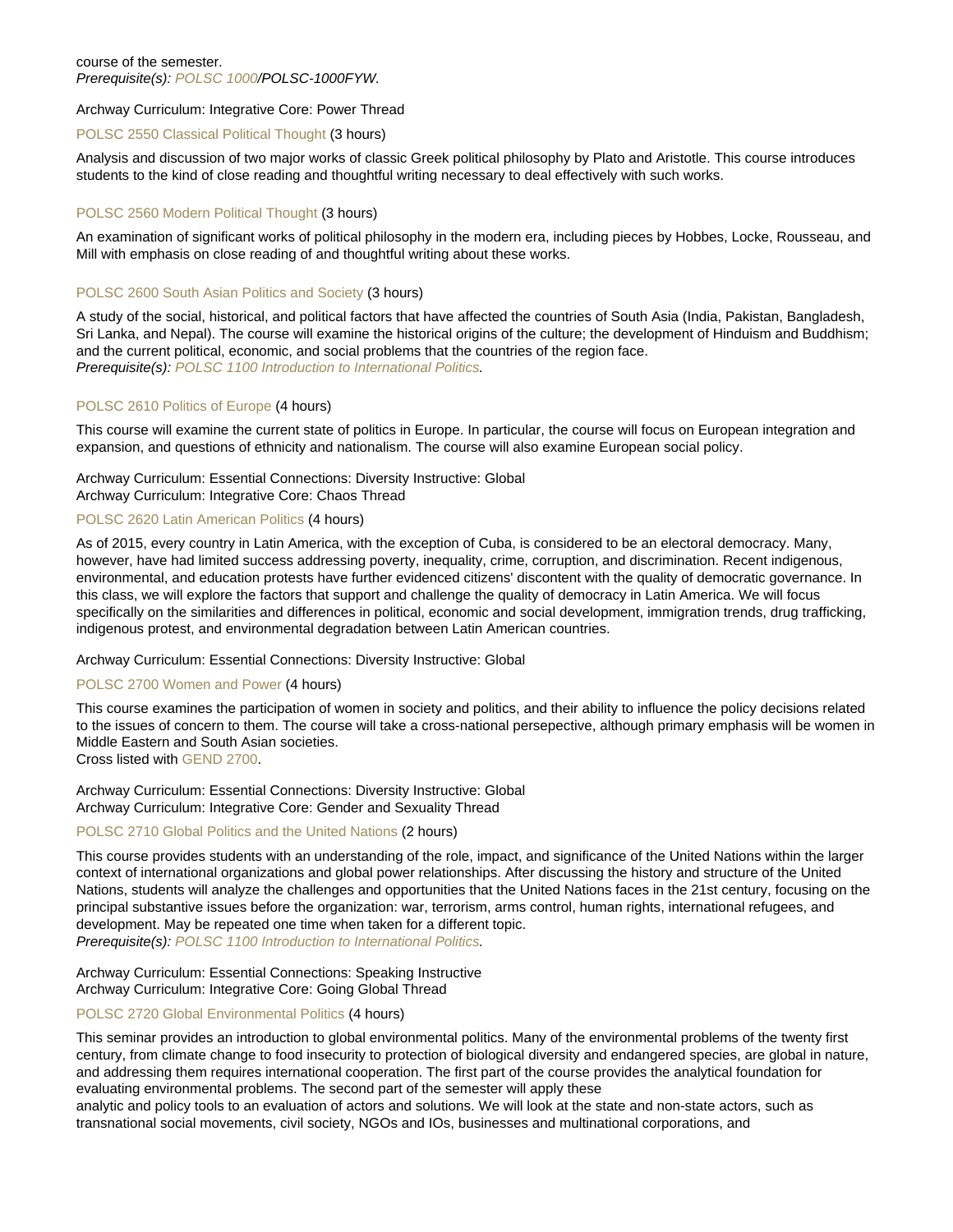#### nation-states.

Archway Curriculum: Integrative Core: Humans in the Natural Environment Thread Archway Curriculum: Essential Connections: Speaking Instructive

#### [POLSC 2800 The Washington Experience \(CHIP\)](https://catalog.nebrwesleyan.edu/node/328001) (9 hours)

Students enrolled in this course complete a 15 week, 32 hour/week internship in an organization related to national or international politics in Washington, D.C. The primary goal of this course is to introduce the student to the world of practical politics in the nation's Capitol. A secondary goal of the course is to enrich the participants' understanding of self; sharpen their career goals; and foster networking, professional skills, and civil literacy. Prerequisite(s): Acceptance into Capitol Hill Internship Program. Corequisite(s): POLSC-2810.

#### Archway Curriculum: Essential Connections: Experiential Learning: Intensive

#### [POLSC 2810 The Internship Seminar \(CHIP\)](https://catalog.nebrwesleyan.edu/node/328002) (3 hours)

Each week interns gather (in the classroom in our building on Hill-510 C St, NE) to discuss their internship and to extract its deeper meaning. The goal of the course is to expose students to generalizations about politics and how their internships are either confirming or challenging those generalizations. The readings for the course vary according to the internship placements of the students. Students are exposed to various research methodologies for understanding Washington politics. Guest speakers are used in this course.

Prerequisite(s): Acceptance into Capitol Hill Internship Program. Corequisite(s): POLSC-2800.

#### [POLSC 2900 Selected Topics](https://catalog.nebrwesleyan.edu/node/328003) (3 hours)

A topical course designed to investigate relevant subject matter not included in any of the standard courses. The title, content, and credit will be determined by current mutual interests of students and faculty.

#### [POLSC 2950 Independent Study](https://catalog.nebrwesleyan.edu/node/328004) (1-12 hours)

This is a research course. The student initially meets with the department chair to select a study topic and review research methods. At this time the student will be assigned a faculty resource person to guide his or her work and assist in an advisory capacity. A copy of the student's work is filed in the archives for the department. Independent Study may not duplicate courses described in the catalog.

Prerequisite(s): Permission of the department chair.

#### [POLSC 2960 Special Projects](https://catalog.nebrwesleyan.edu/node/329465) (1-15 hours)

Supervised individual projects for students on topics selected by the student in consultation with the instructor. Special Projects may not duplicate courses described in the catalog.

Prerequisite(s): Permission of the instructor.

#### [POLSC 2970 Internship](https://catalog.nebrwesleyan.edu/node/328005) (1-8 hours)

This course allows students to participate at a meaningful level in an internship with a public official, political figure, public agency, campaign or interest group and to use that experience as the basis for an academic paper.

Pass/Fail only.

Prerequisite(s): Permission of the department chair.

Archway Curriculum: Essential Connections: Experiential Learning: Intensive

#### [POLSC 3010 Research Methods I: Design/Qualitative Methods](https://catalog.nebrwesleyan.edu/node/330736) (2 hours)

This course teaches the basics of research in political science, including questions of design and measurement. Students will also learn different qualitative research designs such a focus groups, interviews, case studies, and field work. Corequisite(s): [POLSC 2000 Introduction to Political Science Statistics](https://catalog.nebrwesleyan.edu/cc/2021-2022/course/360126) and [POLSC 3020 Research Methods: Quantitative](https://catalog.nebrwesleyan.edu/cc/2021-2022/course/362866) [Research.](https://catalog.nebrwesleyan.edu/cc/2021-2022/course/362866)

Prerequisite(s): Political Science major or department chair approval.

#### [POLSC 3020 Research Methods II: Quantitative Methods/Project Implementation](https://catalog.nebrwesleyan.edu/node/330737) (2 hours)

This is the second of the Research Methods course sequence. It introduces quantitative research methodology and the carrying out of a research project. Students will carry out the research design prepared in Research Methods I and learn about how to test their hypothesis quantitatively.

Corequisite(s): [POLSC 2000 Introduction to Political Science Statistics](https://catalog.nebrwesleyan.edu/cc/2021-2022/course/360126) and [POLSC 3010 Research Methods: Qualitative](https://catalog.nebrwesleyan.edu/cc/2021-2022/course/362865) [Research.](https://catalog.nebrwesleyan.edu/cc/2021-2022/course/362865)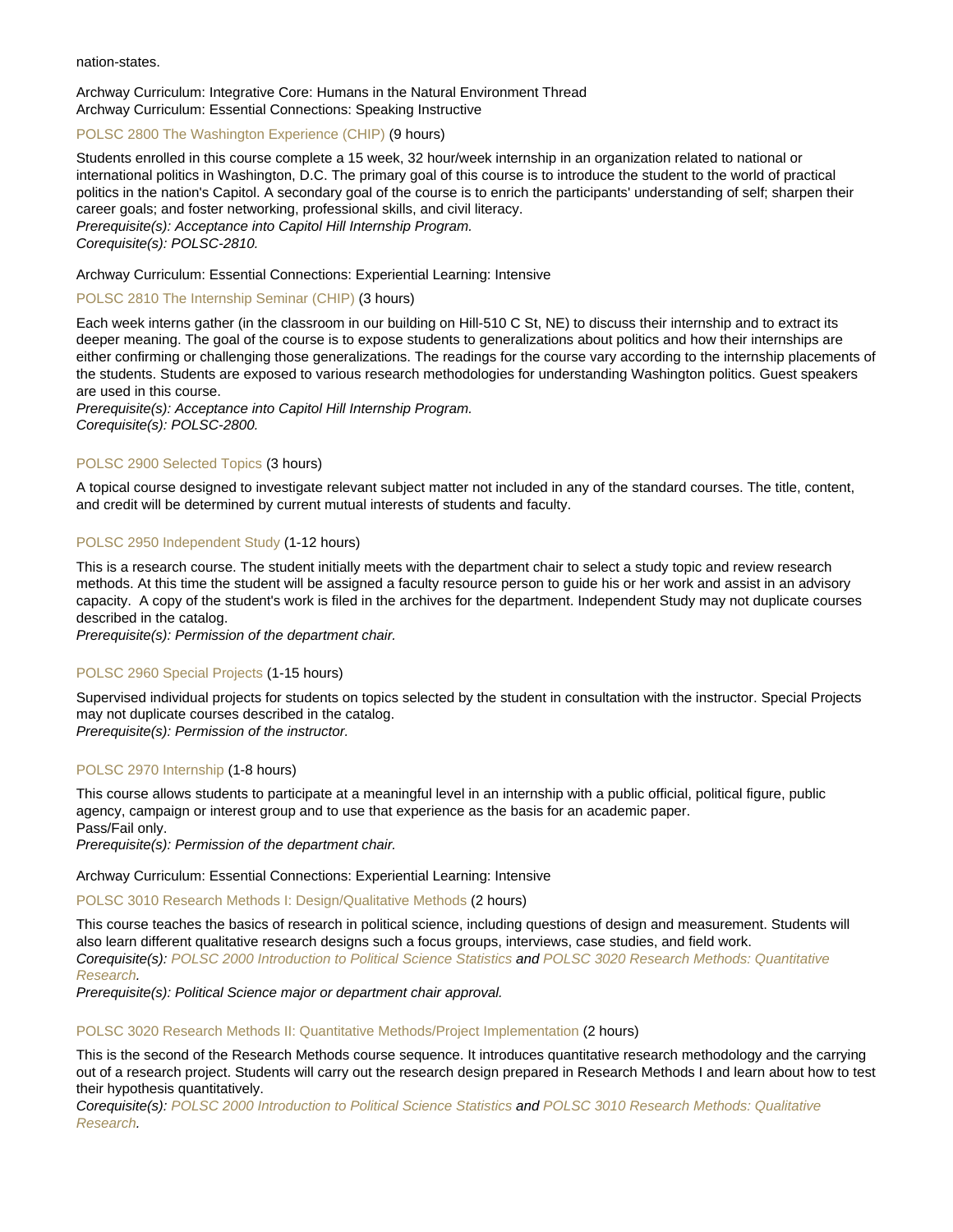Prerequisite(s): Political Science major or department chair approval.

#### [POLSC 3100 Modernization and Development](https://catalog.nebrwesleyan.edu/node/328007) (4 hours)

The problems faced by the political systems of the countries of Asia, Africa, and Latin America. Specific topics will include their attempts to maintain political stability and resolve such issues as the food and population problems. Prerequisite(s): [POLSC 1100 Introduction to International Politics](https://catalog.nebrwesleyan.edu/cc/2021-2022/course/362767) and junior standing or permission of the instructor.

# Archway Curriculum: Integrative Core: Going Global Thread Archway Curriculum: Essential Connections: Discourse Instructive

# [POLSC 3150 Democratization](https://catalog.nebrwesleyan.edu/node/328008) (4 hours)

The Arab Spring and the problematic transitions to democracy throughout North Africa and the Middle East have presented renewed questions about what a democracy is. This topic is unique in political science because there are more questions than answers: experts aren't sure what facilitates democratic transitions, how transitions are completed and sustained, and what makes a country most likely to consolidate their democracy. Thus, this is an exciting and important area to study. In this course, we will explore each of these debates, tracing the lifespans of democracies and attempting to understand the political, cultural, and economic factors that make them most likely to survive and thrive. We will contrast these with unsuccessful transitions to democracy and analyze the conditions under which countries backslide or become undemocratic. Prerequisite(s): [POLSC 1100 Introduction to International Politics](https://catalog.nebrwesleyan.edu/cc/2021-2022/course/362767) and junior standing.

#### Archway Curriculum: Essential Connections: Speaking Instructive

#### [POLSC 3210 Constitutional Law](https://catalog.nebrwesleyan.edu/node/328009) (4 hours)

An advanced course focusing on an examination of the basic principles of U.S. constitutional law, based on study of U.S. Supreme Court cases. Trends in interpretation of the Constitution and the role of Supreme Court decisions in U.S. politics will be stressed.

Prerequisite(s): [POLSC 1000/](https://catalog.nebrwesleyan.edu/cc/2021-2022/course/360123)POLSC-1000FYW and junior standing or permission of the instructor.

#### [POLSC 3700 International Law and Organization](https://catalog.nebrwesleyan.edu/node/328010) (3 hours)

In this course the sources, content, and impact of international law will be examined in detail. Special attention will be given to some of the modern substantive areas of international law such as human rights, international economic relations, and the international environment. This course is also designed to familiarize the student with the rise and role of public international organizations since 1945.

Prerequisite(s): Junior standing or permission of the instructor.

## [POLSC 3710 Human Rights](https://catalog.nebrwesleyan.edu/node/330738) (4 hours)

This course explores the emergence and evolution of the contemporary human rights regime, in international, regional, and national legal conventions. First, it will study the theoretical foundations of the idea of human rights in a variety of global contexts, current conceptualizations of human rights, the legacies of these adoptions in both western and non-western traditions, and the meaning and relevance of human rights for contemporary debates. Then, it will consider the shape and significance of the contemporary human rights regimes, critically analyze the strengths and weaknesses of current human rights regimes, and explore the future of human rights regimes in global politics. As a Writing Instructive course, students will engage with these conversations in a semester-long research project, through which they use two cases to critically analyze human rights.

#### Archway Curriculum: Integrative Core: Going Global Thread Archway Curriculum: Essential Connections: Writing Instructive

# [POLSC 3750 International Security](https://catalog.nebrwesleyan.edu/node/328011) (3 hours)

In this course the student will examine the theoretical body of literature on international security. We will consider traditional topics in international security, such as the role of conventional and nuclear weapons, arms control, the impact of alliances and collective security agreements, and the stability of bipolar vs. multipolar international systems. We will also broaden our definition of security politics to include environmental degradation, ethnic conflicts, and even organized crime. Prerequisite(s): Junior standing or permission of the instructor.

# [POLSC 3800 Global Revolution and Rebellion](https://catalog.nebrwesleyan.edu/node/330739) (4 hours)

This class will explore the various ways that part of the class will examine the theory behind citizen-led uprisings: how do people decide to rebel? How do they mobilize? What is a collective action theory? What is the public sphere? We will end this section with a consideration of the revolutions of 1989 in Central and Eastern Europe. The second part of the course will examine various types of revolutionary activity, both violent and non-violent. What are mechanisms of change? How does the strategy of change relate to the demands of the protestors? The final part of the class will study how revolutions end. When do the people get their way? What does a 'successful' revolution look like?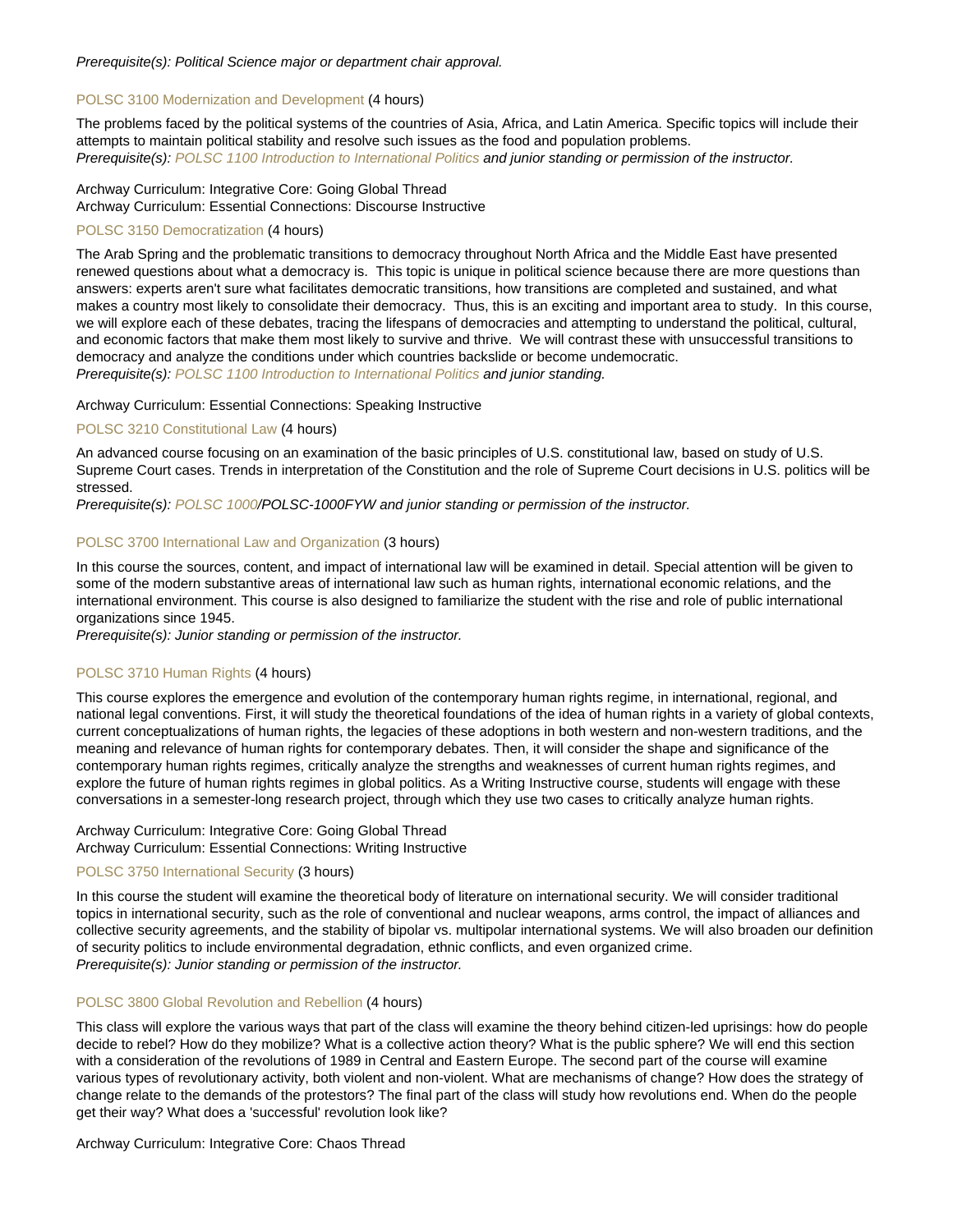#### [POLSC 3900 Selected Topics](https://catalog.nebrwesleyan.edu/node/328012) (1-5 hours)

A course designed to treat subject matter not covered in other departmental courses or to provide advanced study of subject matter introduced in other courses. The title, content, and credit hours will be determined by current mutual interests of faculty and students.

#### [POLSC 3910 Directed Readings](https://catalog.nebrwesleyan.edu/node/328013) (1-6 hours)

An opportunity for students, under the supervision of a faculty member, to pursue literature not covered in other coursework. Prerequisite(s): Permission of the department chair.

#### [POLSC 3930 Student Instructor Experience](https://catalog.nebrwesleyan.edu/node/331105) (1-4 hours)

Students in this course will assist one of the department's faculty in teaching a course. The faculty member and the student will write a learning contract at the beginning of the term describing the responsibilities of the student (e.g., grading, taking attendance, tutoring, facilitating class activities) and establishing the criteria for evaluation of the student's performance. For each hour of academic credit, the student will be expected to devote 3-4 hours a week to assisting with the teaching. May be repeated for credit. P/F Only.

Prerequisite(s): Approval of the instructor.

#### Archway Curriculum: Essential Connections: Experiential Learning: Intensive

#### [POLSC 3950 Independent Study](https://catalog.nebrwesleyan.edu/node/328014) (1-12 hours)

An opportunity for individual students to engage in advanced field or library research. A formal paper reviewing the research, suitable for placement in the college or departmental library, is required. Independent Study may not duplicate courses described in the catalog.

Prerequisite(s): Approval of the department chair.

#### [POLSC 3960 Special Projects](https://catalog.nebrwesleyan.edu/node/328015) (1-15 hours)

This course is designed to allow students to pursue interests in political science or government beyond the extent possible in [POLSC 3950 Independent Study](https://catalog.nebrwesleyan.edu/cc/2021-2022/course/360151). Open only to qualified students with approval. Special Projects may not duplicate courses described in the catalog.

Prerequisite(s): Approval of the department chair.

#### [POLSC 3970 Internship](https://catalog.nebrwesleyan.edu/node/329466) (1-8 hours)

This course allows students to participate at a meaningful level in an internship with a public official, political figure, public agency, campaign or interest group and to use that experience as the basis for an academic paper. Pass/Fail only.

Prerequisite(s): Permission of the department chair.

Archway Curriculum: Essential Connections: Experiential Learning: Intensive

#### [POLSC 4900 Selected Topics](https://catalog.nebrwesleyan.edu/node/329467) (1-4 hours)

A topical course designed to investigate relevant subject matter not included in any standard courses. The title and the content will be determined by current mutual interests of students and faculty. This course may be offered to meet a requirement for a major only by approval of the department chair.

#### [POLSC 4910 Directed Readings](https://catalog.nebrwesleyan.edu/node/329468) (1-6 hours)

An opportunity for students, under the supervision of a faculty member, to pursue literature not covered in other coursework. Prerequisite(s): Permission of the Department Chair.

#### [POLSC 4950 Independent Study](https://catalog.nebrwesleyan.edu/node/329469) (1-4 hours)

This is a research course. The student initially meets with the department chair to select a study topic and review research methods. At this time the student will be assigned a faculty resource person to guide his or her work and assist in an advisory capacity. A copy of the student's work is filed in the archives for the department. Independent Study may not duplicate courses described in the catalog.

Prerequisite(s): Senior standing or permission of the department chair.

#### [POLSC 4960 Special Projects](https://catalog.nebrwesleyan.edu/node/329470) (1-8 hours)

Supervised individual projects for students on topics selected by the student in consultation with the instructor. Special Projects may not duplicate courses described in the catalog.

Prerequisite(s): Permission of the instructor.